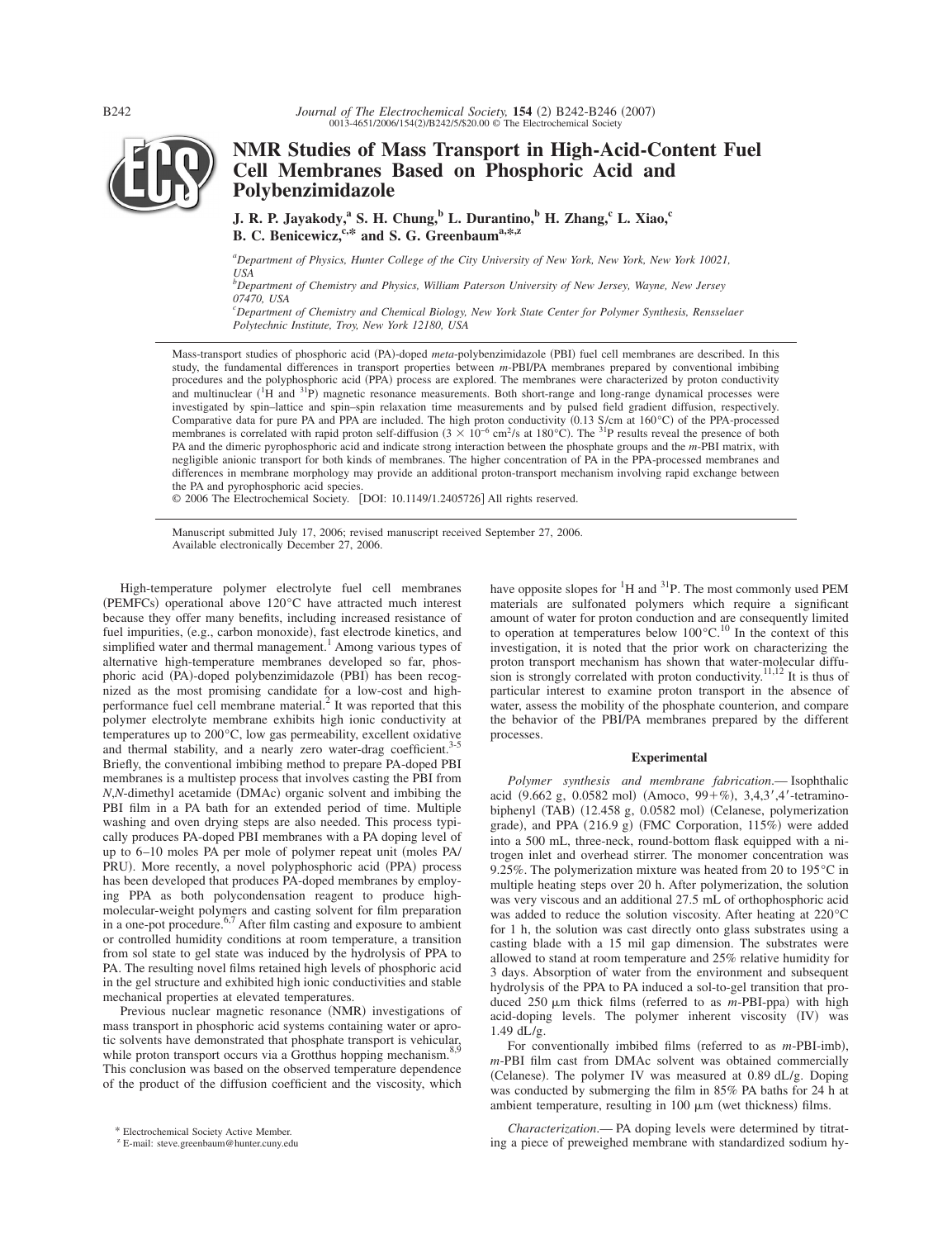|                           | Table 1. Properties of <i>m</i> -PBI/PA membranes used in this study. |                     |                |                   |                         |                                     |
|---------------------------|-----------------------------------------------------------------------|---------------------|----------------|-------------------|-------------------------|-------------------------------------|
| IV <sup>a</sup><br>(dL/g) | Film process                                                          | Film composition    |                |                   |                         |                                     |
|                           |                                                                       | Polymer<br>$(wt\%)$ | РA<br>$(wt\%)$ | Water<br>$(wt\%)$ | PA/PBI<br>(molar ratio) | Conductivity <sup>t</sup><br>(S/cm) |
| 0.89<br>1.49              | Conventionally imbibed<br>PPA process                                 | 15.6<br>14.4        | 60.7<br>63.3   | 23.7<br>22.3      | 12.2<br>13.8            | 0.048<br>0.13                       |

**Table I. Properties of** *m***-PBI/PA membranes used in this study.**

<sup>a</sup> Determined in concentrated sulfuric acid  $(96%)$  at  $30.0^{\circ}$ C.<br><sup>b</sup> Second heating run, after heating to 160°C to remove water. The conductivity was measured at 160°C.

droxide solution. The titrated sample was then washed thoroughly with water and dried in a vacuum oven at 130°C overnight to obtain the dry weight of polymer. The water content of the original film was obtained by subtraction of the titrated PA content and drypolymer weight from the original film weight. Proton conductivities were measured by a four-point ac impedance method using a Zahner IM6e spectrometer over the frequency range from 1 Hz to 100 kHz at temperatures from 20 to 160°C. The conductivity was calculated by fitting the experimental data with a model of a resistor in parallel with a capacitor. Polymer IVs were measured at a polymer concentration of 0.2 g/dL in concentrated sulfuric acid (96%) at 30.0°C using a Cannon Ubbelohde viscometer.

Initial NMR diffusion measurements were performed on assynthesized films sealed into 5 mm outer diameter  $(OD) \times 20$  mm NMR tubes, in order to ascertain the effect of residual water. However, most of the NMR data were obtained from films that were treated at 150°C in a vacuum oven for 2 h, prior to sealing in NMR tubes. Reference NMR measurements were also made on dry PPA and 100% PA, the latter purchased from Sigma-Aldrich, dried in a vacuum oven at 100°C for 1 h prior to sealing in an NMR tube. NMR measurements were performed on a Chemagnetics CMX-300 spectrometer with  ${}^{1}$ H Larmor frequency of 301.02 MHz and a  ${}^{31}P$ frequency of 121.85 MHz. Spectral information and self-diffusion coefficients (*D*) were obtained. Spectroscopic references were distilled water for <sup>1</sup>H and 85% H<sub>3</sub>PO<sub>4</sub> for <sup>31</sup>P. Spectra were obtained by Fourier transforming the resulting free-induction decay (FID) of single  $\pi/2$  pulse sequence. Pulse widths were about 5  $\mu$ s for <sup>31</sup>P and 10  $\mu$ s for <sup>1</sup>H. Self-diffusion coefficients were obtained with a DOTY Z-gradient probe by the NMR pulse gradient spin–echo technique (NMR-PGSE), using the Hahn spin–echo pulse sequence  $(\pi/2-\tau-\pi)$ . For a diffusing system in the presence of a magnetic field the application of square-shaped magnetic gradients of magnitude *g* and duration & results in attenuation of the echo amplitude *A*. This attenuation may be represented by  $A(g) = \exp{-\gamma^2 g^2 D \delta^2 [\Delta - (\delta/3)]}$ , where  $\gamma$ , *D*, and  $\Delta$  represent the nuclei's gyromagnetic constant, self-diffusion coefficient, and gradient delay. Applied gradient strengths (g) ranged from 0.2 to 1.2 T/m,  $\delta$  and  $\Delta$  ranged from about 1.0 to 10 and 5 to 30 ms, respectively. The resulting echo profile vs gradient strength is fitted to the above equation and *D* is extracted. Uncertainties in selfdiffusion coefficient values are  $\sim$  5%. Spin–spin relaxation  $(T_2)$ measurements were obtained using the Hahn spin–echo sequence, and spin–lattice relaxation times  $(T_1)$  were evaluated from inversion recovery  $(\pi-\tau-\pi/2)$  measurements. Variable-temperature NMR measurements were made ranging from ambient to 180°C, with equilibration times of 20–25 min following each temperature change.

# **Results and Discussion**

Although several different PBI chemical structures have been investigated for fuel cell membranes, this study examined the transport properties of the most commonly studied material, *m*-PBI, or poly[2,2'-(1,3-phenylene)-5,5'-bibenzimidazole]. The traditional method to prepare imbibed films (*m*-PBI-imb) involves casting films from organic solvents, followed by solvent evaporation, washing,

and drying steps to produce films. Phosphoric acid is imbibed into these films by a subsequent soaking period in phosphoric acid baths. A newer method for preparing acid-doped films involves the synthesis of polymers in PPA and casting films directly from the polymerization solution.<sup>6</sup> Under appropriate conditions, hydrolysis of the PPA to PA induces a sol-to-gel transition that produces membranes (*m*-PBI-ppa) which exhibit properties substantially different than the conventionally imbibed membranes. In this study, membranes produced from the two different processes had similar compositions. The basic characterization data are shown in Table I. For *m*-PBI films, the PA loading levels used in this study were considered high relative to the values reported previously in the literature.

The temperature dependence of the ionic conductivity for both *m*-PBI-imb and *m*-PBI-ppa are displayed in Fig. 1. These curves were recorded after an initial heating run and were reproducible in subsequent runs. The conductivity measured during the first heating was affected by the initial water content, which was removed by evaporation above 100°C during the first heating run. The conductivity of the *m*-PBI-ppa membrane was significantly higher that the *m*-PBI-imb membrane, even at similar PA loading levels.

The effect of residual water can be observed in Fig. 2, which shows NMR <sup>1</sup>H diffusion (upper curve) and  $T_1$  (lower curve) results for as-prepared and dried *m*-PBI-ppa membranes. The presence of water clearly augments the proton diffusion compared to that in the dried film through several mechanisms, first through having additional H-bonding sites for the acid proton to transfer between and second, through diffusion of water molecules themselves. The



Figure 1. (Upper curve, squares) Ionic conductivities of *m*-PBI-ppa and (lower curve, circles) *m*-PBI-imb films. Both curves were recorded after an initial heating to 160°C to remove residual water.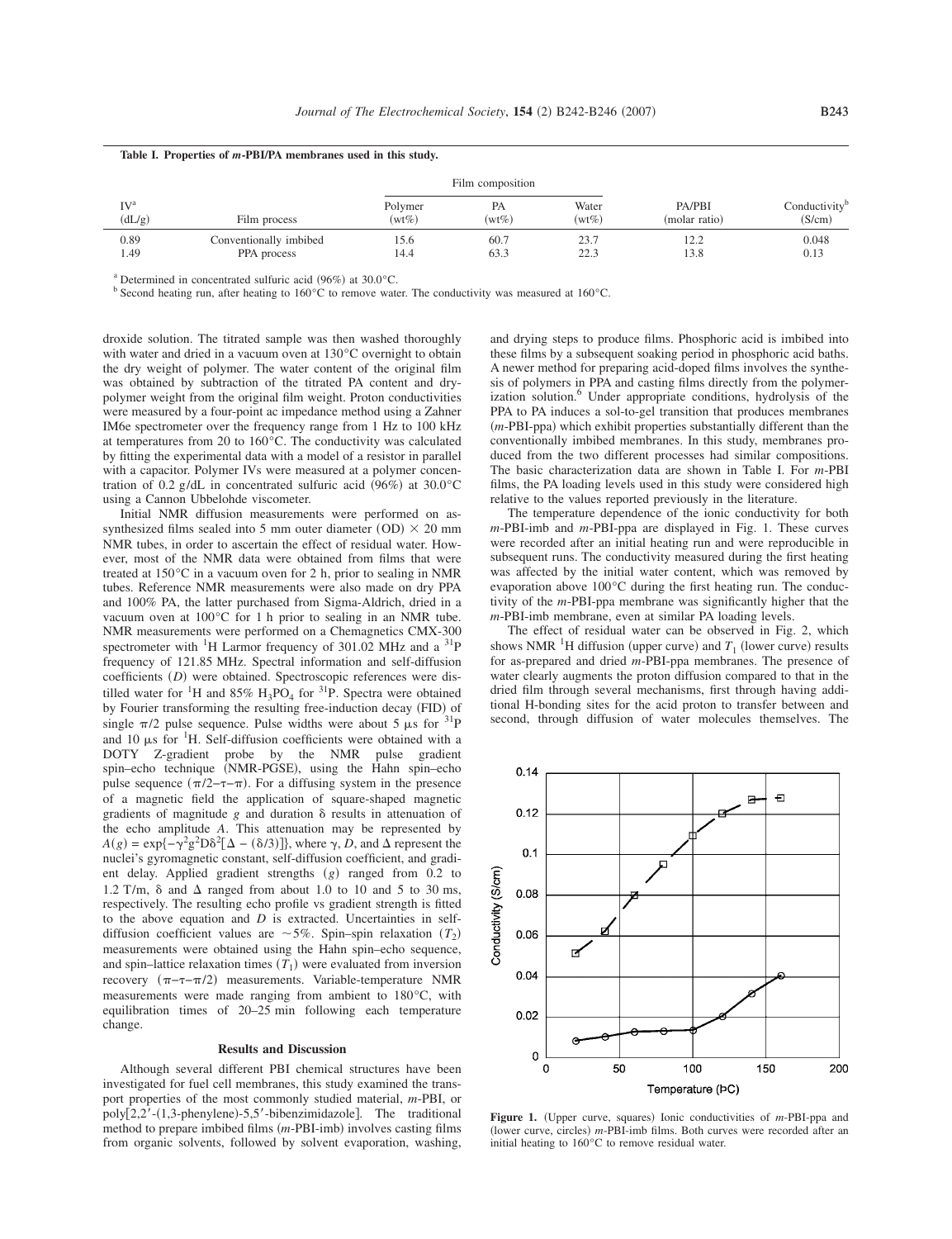

**Figure 2.** (Upper curve) NMR <sup>1</sup>H diffusion and  $T_1$  relaxation results for *m*-PBI-ppa in the (filled circles) as-prepared and (open circles) dried membranes.

abrupt drop in *D* around 90°C is associated with the removal of water, although it does not fall to the values exhibited by the dried film. Because the sample tubes were sealed, there is some likelihood of residual water remaining in the as-prepared film. The presence of water also affects localized motion as noted in the different  $T_1$  values of the dried and as-prepared films. This effect has also been noted in observing the difference in  $T_1$  between 100% and 85% PA.<sup>8</sup> Proton diffusion results for dried *m*-PBI-ppa, extending to 180°C, are plotted in Fig. 3. For comparison, data for pure PA and PPA are also displayed. It was not possible to measure the proton diffusion coefficient of  $m$ -PBI-imb due to the short  $T_2$  values characteristic of this material. However, given the highest value of  $T_2$  observed for  $m$ -PBI-imb, which occurred around  $60^{\circ}$ C (described more fully below) and the gradient strengths and spacings employed in the PGSE sequence, it is possible to estimate an upper bound for the diffusion coefficient. The result is 10−7 cm2/s and is about 1 order of magnitude lower than in *m*-PBI-ppa. This is consistent with the order-ofmagnitude lower conductivity of *m*-PBI-imb relative to *m*-PBI-ppa (Fig. 1). The *m*-PBI-ppa proton diffusion coefficients are in fact much closer to those of PA than PPA, thus providing additional support that the PPA has been completely hydrolyzed into PA and remains as such, even after the water has been driven off. A decrease



Figure 3. (Filled circle) Temperature dependence of the proton diffusion in *m*-PBI-ppa membranes. Measurements on 100% (inverted filled triangle) PA and (unfilled circle) PPA are included for comparison.

in diffusion activation energy appears to occur around 130°C in *m*-PBI-ppa, although there are too few data points to calculate a meaningful activation energy.

Arrhenius plots of  ${}^{1}H$   $T_1$  and  $T_2$  for dried *m*-PBI-imb and  $m$ -PBI-ppa are displayed in Fig. 4. Although the  $T_2$  temperature dependences in the membranes are quite similar in appearance, the *T*<sup>2</sup> values for *m*-PBI-imb are considerably lower, accounting for the difficulties in measuring diffusion as described above. It is clear that the short-range interactions that govern spin–lattice relaxation differ



**Figure 4.** Arrhenius plot of (filled symbols) <sup>1</sup>H  $T_1$  and (unfilled symbols)  $T_2$ for (circles) *m*-PBI-imb and (triangles) *m*-PBI-ppa.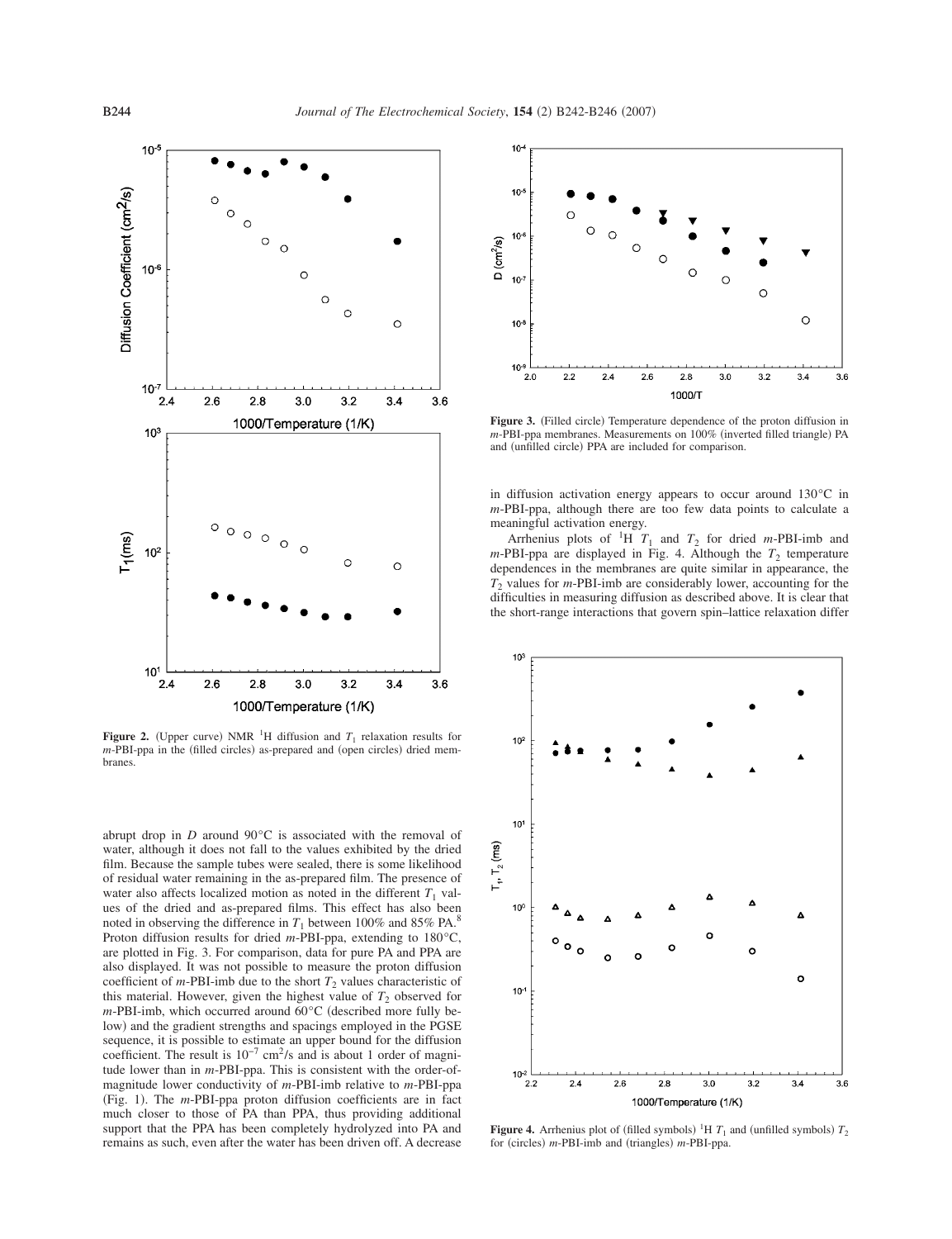between the two materials. A broad  $T_1$  minimum is observed in *m*-PBI-ppa. To the extent that the minimum can be ascertained in *m*-PBI-imb, it almost certainly occurs at higher temperatures, indicating that short-range proton mobility at a given temperature is higher in *m*-PBI-ppa. As the motional correlation time at the  $T_1$ minimum is comparable to the reciprocal of the NMR angular frequency, the relaxation process is governed by short-range molecular motions such as rotations or intermolecular hops, which may ultimately be related to long-range transport, the latter clearly more facile in the *m*-PBI-ppa on the basis of the diffusion results. Apart from these observations it is notable that the spin–spin relaxation time  $T_2$  dependence on temperature does not follow the most commonly observed situation of monotonic increase when passing from the rigid limit to the extreme narrowing regime but actually goes through a minimum, and that  $T_2 \ll T_1$  in the vicinity of the  $T_1$ minimum. Such anomalous relaxation time behavior has been observed to occur in systems<sup>13-16</sup> where there is highly correlated ion motion or reduced dimensionality in disordered systems. The disparity between  $T_1$  and  $T_2$  values is less for the *m*-PBI-ppa than for the *m*-PBI-imb sample, suggesting that such correlation or reduced dimensionality effects are more significant in the latter. It is speculated at this time that the somewhat lower acid content of *m*-PBI-imb relative to the *m*-PBI-ppa film, as well as the possible differences in the distribution of PA in the membranes caused by different morphologies, increases the likelihood of molecular-level interaction between the acid and host polymer, leading to a greater departure from uncorrelated isotropic ion transport expected for a homogeneous medium.

Phosphorus-31 spectra of PPA, *m*-PBI-imb, and *m*-PBI-ppa at 20 and 140°C are displayed in Fig. 5. The PPA spectrum exhibits three peaks, with the small one at the reference frequency indicating a relatively small amount of PA. The peak at about −14 ppm  $(-1.7 \text{ kHz})$  is assigned to the dimeric compound pyrophosphoric acid and the  $-30$  ppm peak  $(~3.7 \text{ kHz})$  is attributed to the higher oligomeric species, within the range of spectral assignments for condensed phosphate compounds reported by Crutchfield et al.<sup>17</sup> Both membranes exhibit the PA resonance and, to a lesser extent, that of the dimer. The absence of the 30 ppm peak verifies that hydrolysis of the PPA phase into PA has occurred. The spectral components in *m*-PBI-imb are significantly broader than in *m*-PBI-ppa at 20°C, but exactly the reverse behavior is observed at elevated temperature  $(140^{\circ}$ C. The difference in linewidths at low temperature is attributed to greater restriction of both translational and rotational phosphate group motion by the PBI matrix in the *m*-PBI-imb sample. This is believed to arise from two factors:  $(i)$  its lower PA/PBI ratio (Table I) and *(ii)* a greater degree of short-range intermixing of the PA with the PBI component in *m*-PBI-imb. The interesting reversal at high temperature, however, is attributed to exchange effects between the PA and dimer components, that is, the two components gradually merge into one broad line at 180°C (not shown). Transesterification in substituted phosphate and polyphosphate systems can occur in this system in a manner that is analogous to the transesteri-<br>fication reaction in carboxylic acid esters.<sup>18</sup> This interchange reaction can contribute significantly to the proton conduction mechanism, and the current results imply that this transformation occurs on a timescale comparable to the reciprocal of the spectral splitting  $(\sim 2 \text{ kHz})$ . Additional details regarding this point are discussed below. That this exchange phenomenon is not observed in *m*-PBI-imb could be the result of the above-mentioned lower PA/PBI ratio or the differences in PA distribution in the membrane resulting from the different processes used to prepare the membranes.

Diffusion results for  ${}^{31}P$ , plotted in Fig. 6, are presented only for the three peaks of PPA and 100% PA because, as in the case of proton diffusion measurements in  $m$ -PBI-imb, the  $T_2$  values were too short to acquire meaningful diffusive echo decays. Again, on the basis of measured  $T_2$  values, and known gradient strengths, durations, and spacings, we therefore quote an upper limit of  $\sim$  3  $\times$  10<sup>-9</sup> cm<sup>2</sup>/s for phosphate diffusion in both of the membranes,



Figure 5. <sup>31</sup>P NMR spectra for (upper curve) PPA, (middle curve)  $m$ -PBI-imb, and (lower curve)  $m$ -PBI-ppa at (a) 20 and (b) 140 $^{\circ}$ C.

approximately 2–3 orders of magnitude lower than the proton diffusion. Thus, it is clear that the membranes, at least *m*-PBI-ppa for which proton diffusion was directly measured, are essentially pure